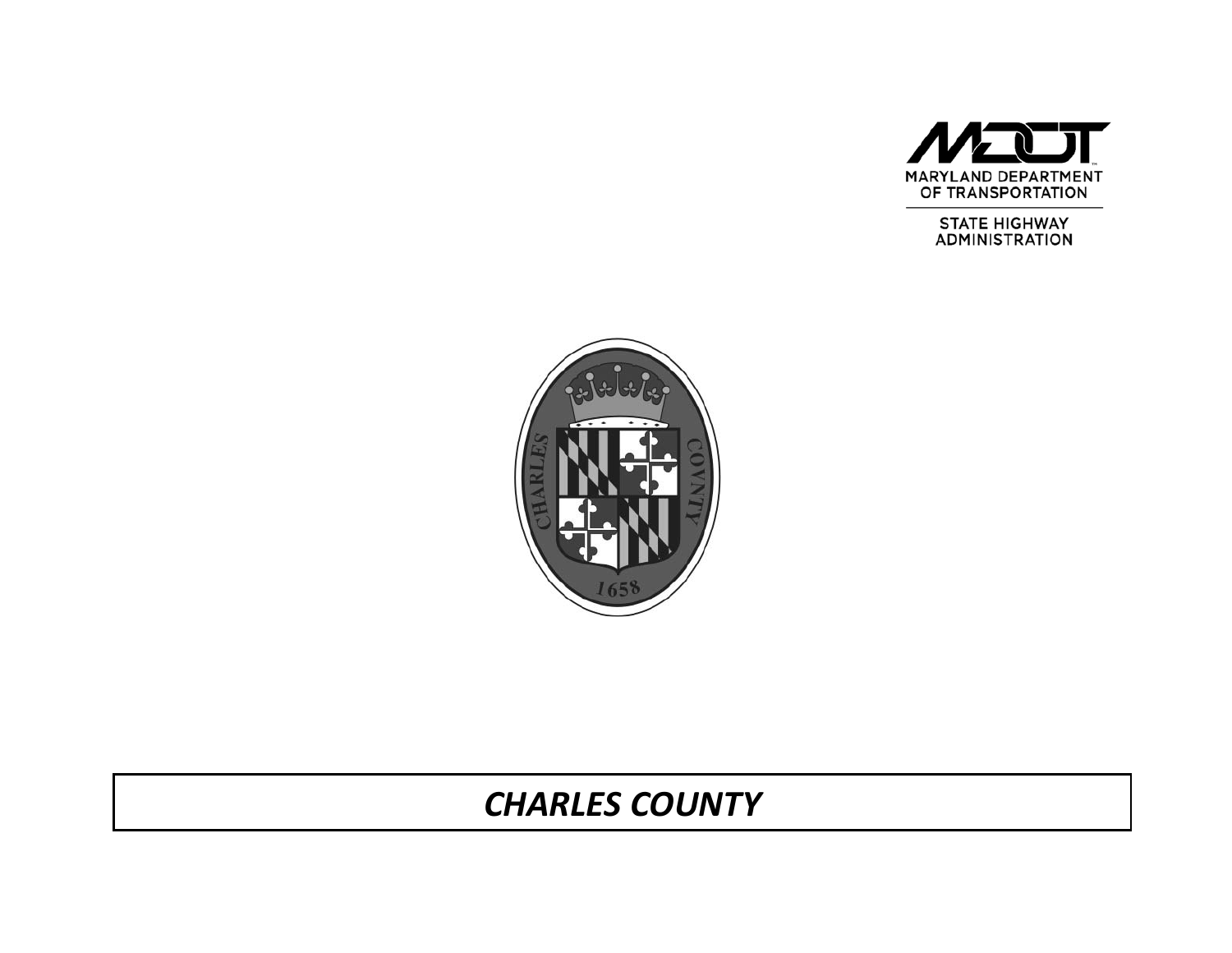#### *STATE HIGHWAY ADMINISTRATION -- Charles County -- Line 1 Secondary Construction Program*



### **STATE GOALS : Maryland Transportation Plan (MTP) Goals/Selection Criteria:**

- 
- 
- 
- **Better Transportation Choices & Connections**

**EXPLANATION: The existing bridge is rated poor.** 

**PROJECT: MD 225, Hawthorne Road**

**DESCRIPTION: Replacement of Bridge No. 0802100 over Mattawoman Creek.**

PURPOSE & NEED SUMMARY STATEMENT: The existing structure, built in 1951, is nearing the end of its **useful service life and was rated poor based on the culvert condition.**

**X**<br> **X** Safe, Secure, and Resilient Construction Construction Construction Construction Construction Construction Construction Construction Project Outside PFA Crandfathered<br>
Project Outside PFA Construction Construction **Economic Opportunity & Reduce Congestion Fiscal Responsibility Responsibility PFA Status Yet to Be Determined Fiscal Responsibility Maintain & Modernize** ★ **We Required Environmental Protection** Project Outside PFA —————————————— Exception Will Be Required **SMART GROWTH STATUS:** Project Not Location Specific **X** Not Subject to PFA Law

**STATUS: Engineering underway.**

**SIGNIFICANT CHANGE FROM FY 2021 - 26 CTP: The cost increase of \$0.5 million is due to additional utility needs.** 

|                    | POTENTIAL FUNDING SOURCE: |                 |                 |                | $ X $ SPECIAL |                      | $ X $ FEDERAL $ $                  | GENERAL      | OTHER       |              |                 | <b>Classification:</b>               |                                                                  |
|--------------------|---------------------------|-----------------|-----------------|----------------|---------------|----------------------|------------------------------------|--------------|-------------|--------------|-----------------|--------------------------------------|------------------------------------------------------------------|
|                    | <b>TOTAL</b>              |                 |                 |                |               |                      |                                    |              |             |              |                 | <b>STATE - Intermediate Arterial</b> |                                                                  |
| <b>PHASE</b>       | <b>ESTIMATED</b>          | <b>EXPENDED</b> | <b>EXPENDED</b> | <b>CURRENT</b> | <b>BUDGET</b> |                      | <b>PROJECTED CASH REQUIREMENTS</b> |              |             | <b>SIX</b>   | <b>BALANCE</b>  | <b>FEDERAL - Minor Arterial</b>      |                                                                  |
|                    | COST                      | <b>THRU</b>     | IN              | <b>YEAR</b>    | <b>YEAR</b>   |                      | FOR PLANNING PURPOSES ONLY         |              |             | <b>YEAR</b>  | TO              | <b>STATE SYSTEM: Secondary</b>       |                                                                  |
|                    | (\$000)                   | 2021            | 2021            | 2022           | 2023          | $\dots$ 2024 $\dots$ | 2025                               | 2026         | 2027        | <b>TOTAL</b> | <b>COMPLETE</b> |                                      | <b>Estimated Annual Average Daily Traffic (vehicles per day)</b> |
| Planning           | 0                         | 0               | 0               | 0              | 0             | 0                    | 0                                  | 0            | 0           |              | 0               | <b>CURRENT (2021)</b>                | 11,200                                                           |
| Engineering        | 1,176                     | 759             | 125             | 195            | 222           | 0                    | $\bf{0}$                           | 0            | 0           | 417          | $\mathbf 0$     |                                      |                                                                  |
| Right-of-way       | 0                         | 0               | 0               | 0              | 0             | 0                    | 0                                  | 0            | 0           | 0            | $\mathbf{0}$    | PROJECTED (2041)                     | 13,300                                                           |
| <b>Utilities</b>   | 424                       | 212             | 212             | 212            | 0             | $\mathbf 0$          | 0                                  | 0            | $\Omega$    | 212          | 0               |                                      |                                                                  |
| Construction       | 2,000                     | 0               | 0               | 0              | 223           | 1,037                | 740                                | 0            | 0           | 2,000        | $\mathbf 0$     |                                      |                                                                  |
| <b>Total</b>       | 3,600                     | 971             | 337             | 407            | 445           | 1.037                | 740                                | $\mathbf{0}$ | $\mathbf o$ | 2.629        | $\mathbf 0$     |                                      |                                                                  |
| <b>Federal-Aid</b> | 2,578                     | 213             | 213             | 335            | 342           | 985                  | 703                                | 0            | 0           | 2,365        | 0               |                                      |                                                                  |
| Special            | 1,022                     | 758             | 123             | 72             | 103           | 52                   | 37                                 | $\Omega$     | $\Omega$    | 264          | 0               |                                      |                                                                  |
| Other              | 0                         | 0               | 0               | 0              | 0             | 0                    | 0                                  | 0            | 0           | 0            | $\mathbf 0$     |                                      |                                                                  |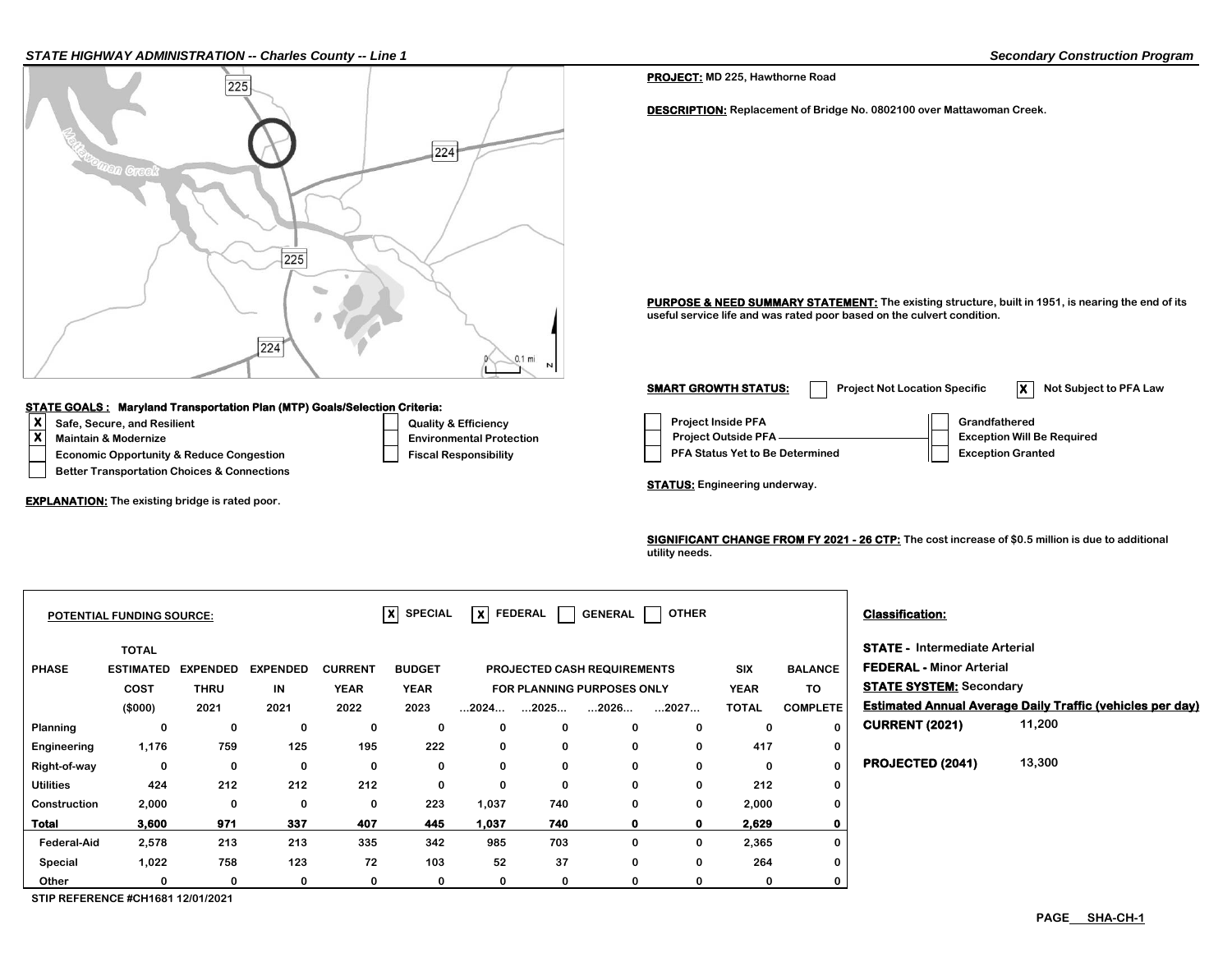## *STATE HIGHWAY ADMINISTRATION -- Charles County -- Line 2 Primary Development & Evaluation Program*



**PROJECT: US 301, South Corridor Transportation Study**

**DESCRIPTION: The South Corridor Transportation Study is a multimodal study of US 301 corridor highway and transit improvements between the Potomac River/Virginia state line and I-95/US 50 (50.3 miles).**

**PURPOSE & NEED SUMMARY STATEMENT: This study will address transportation needs along the US 301 corridor in Charles and Prince George's counties.**

**Project Inside PFA Grandfathered PFA Status Yet to Be Determined**  Exception Granted  **Project Outside PFA Exception Will Be Required SMART GROWTH STATUS: X** Project Not Location Specific **Not Subject to PFA Law** 

**STATUS: Project on hold.**

**SIGNIFICANT CHANGE FROM FY 2021 - 26 CTP: None.**

|                    | <b>POTENTIAL FUNDING SOURCE:</b>                |                                 |                               |                                       | $\overline{\mathbf{x}}$<br><b>SPECIAL</b> |                      | $x$ FEDERAL                                                              | <b>GENERAL</b> | <b>OTHER</b> |                                           |                                         | <b>Classification:</b>                                                                                         |                                                                  |
|--------------------|-------------------------------------------------|---------------------------------|-------------------------------|---------------------------------------|-------------------------------------------|----------------------|--------------------------------------------------------------------------|----------------|--------------|-------------------------------------------|-----------------------------------------|----------------------------------------------------------------------------------------------------------------|------------------------------------------------------------------|
| <b>PHASE</b>       | <b>TOTAL</b><br><b>ESTIMATED</b><br><b>COST</b> | <b>EXPENDED</b><br>THRU<br>2021 | <b>EXPENDED</b><br>IN<br>2021 | <b>CURRENT</b><br><b>YEAR</b><br>2022 | <b>BUDGET</b><br><b>YEAR</b><br>2023      | $\dots$ 2024 $\dots$ | PROJECTED CASH REQUIREMENTS<br><b>FOR PLANNING PURPOSES ONLY</b><br>2025 | 2026           |              | <b>SIX</b><br><b>YEAR</b><br><b>TOTAL</b> | <b>BALANCE</b><br>TO<br><b>COMPLETE</b> | <b>STATE - Principal Arterial</b><br><b>FEDERAL - Other Principal Arterial</b><br><b>STATE SYSTEM: Primary</b> | <b>Estimated Annual Average Daily Traffic (vehicles per day)</b> |
| Planning           | (\$000)<br>10,749                               | 10,749                          | 0                             | 0                                     | 0                                         | 0                    | 0                                                                        | 0              | 2027<br>0    | 0                                         |                                         | <b>CURRENT (2021)</b>                                                                                          | 17,600 - 59,900 (Charles)                                        |
| Engineering        | 0                                               | 0                               | 0                             | 0                                     | $\mathbf 0$                               | 0                    | 0                                                                        | 0              | 0            | 0                                         |                                         |                                                                                                                | 95,800 (Prince George's)                                         |
| Right-of-way       | 45,008                                          | 45,008                          | 0                             | 0                                     | 0                                         | 0                    | 0                                                                        | 0              |              | 0                                         |                                         | <b>PROJECTED (2041)</b>                                                                                        | 45,000 - 82,050 (Charles)                                        |
| <b>Utilities</b>   | 0                                               | 0                               | 0                             | 0                                     | $\mathbf 0$                               | 0                    | 0                                                                        | 0              | 0            | 0                                         |                                         |                                                                                                                | 127,400 (Prince George's)                                        |
| Construction       | 0                                               | 0                               |                               | 0                                     | $\mathbf 0$                               | 0                    | 0                                                                        | 0              |              | $\bf{0}$                                  |                                         |                                                                                                                |                                                                  |
| <b>Total</b>       | 55,757                                          | 55,757                          | 0                             | $\mathbf 0$                           | $\mathbf 0$                               | 0                    | 0                                                                        | o              |              | $\mathbf o$                               |                                         |                                                                                                                |                                                                  |
| <b>Federal-Aid</b> | 9,055                                           | 9,055                           | 0                             | 0                                     | $\mathbf 0$                               | 0                    | 0                                                                        | 0              | 0            | 0                                         |                                         |                                                                                                                |                                                                  |
| Special            | 46,702                                          | 46,702                          | 0                             | 0                                     | $\mathbf 0$                               | 0                    | 0                                                                        | 0              | 0            | 0                                         |                                         |                                                                                                                |                                                                  |
| Other              |                                                 | $\Omega$                        |                               | $\bf{0}$                              | 0                                         | 0                    | $\bf{0}$                                                                 | 0              |              | 0                                         |                                         |                                                                                                                |                                                                  |
|                    | STIP REFERENCE #AW5341 12/01/2021               |                                 |                               |                                       |                                           |                      |                                                                          |                |              |                                           |                                         |                                                                                                                |                                                                  |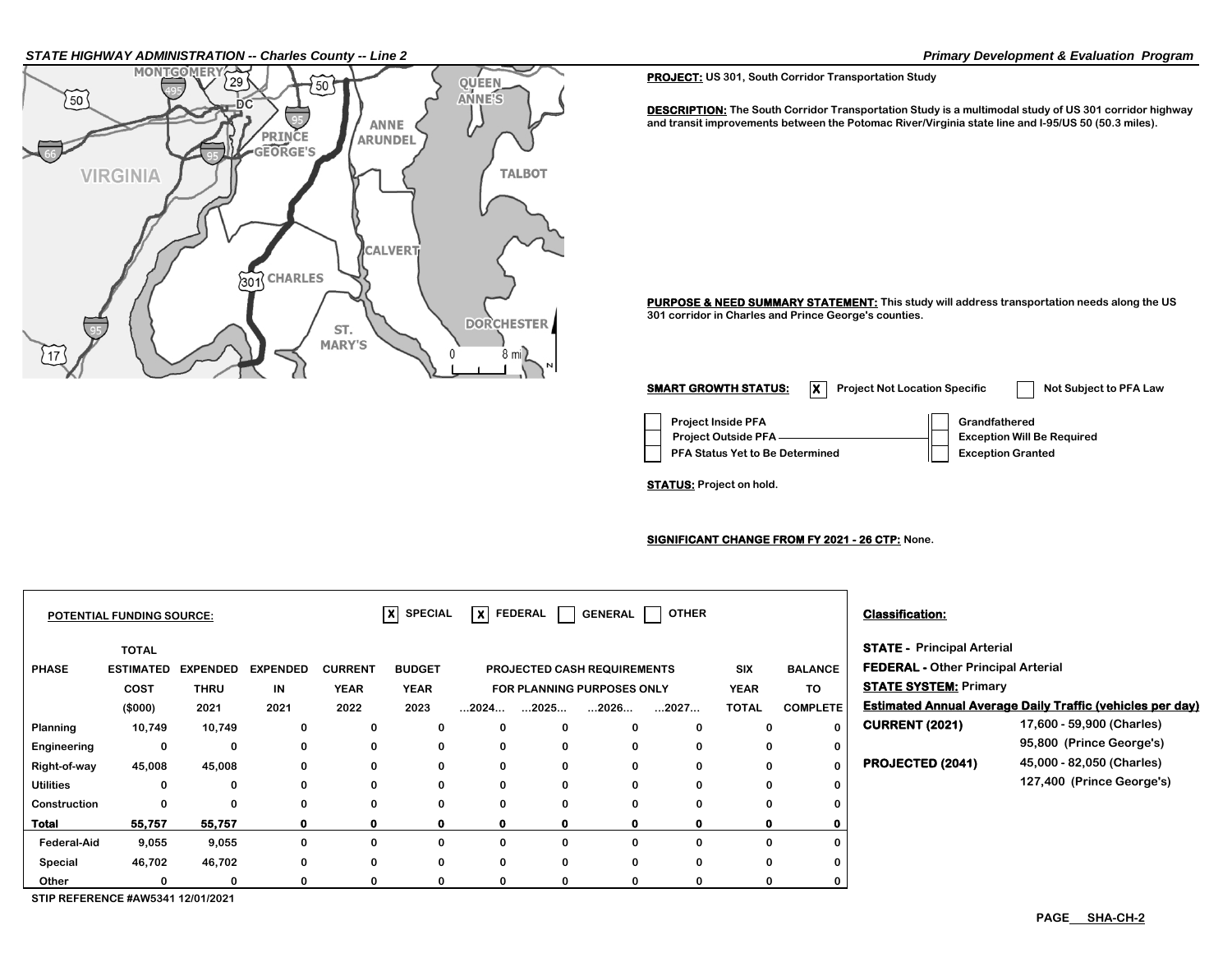#### *STATE HIGHWAY ADMINISTRATION -- Charles County -- Line 3 Primary Development & Evaluation Program*



**PROJECT: US 301, Crain Highway**

**DESCRIPTION: Study to upgrade US 301 intersection at MD 228/MD 5 Business.**

**PURPOSE & NEED SUMMARY STATEMENT: Project will improve safety and mobility for planned development.**

**X** Project Inside PFA **Grandfathered PFA Status Yet to Be Determined**  | Exception Granted  **Project Outside PFA Exception Will Be Required SMART GROWTH STATUS:** Project Not Location Specific Not Subject to PFA Law

**STATUS: Project on hold.**

**SIGNIFICANT CHANGE FROM FY 2021 - 26 CTP: None.**

|                    | <b>POTENTIAL FUNDING SOURCE:</b>  |                 |                 |                | $ X $ SPECIAL |                                   | FEDERAL  <br>$\mathbf{I}$ | <b>GENERAL</b>              | OTHER |              |                 | <b>Classification:</b>                                                         |                                                                  |  |
|--------------------|-----------------------------------|-----------------|-----------------|----------------|---------------|-----------------------------------|---------------------------|-----------------------------|-------|--------------|-----------------|--------------------------------------------------------------------------------|------------------------------------------------------------------|--|
| <b>PHASE</b>       | <b>TOTAL</b><br><b>ESTIMATED</b>  | <b>EXPENDED</b> | <b>EXPENDED</b> | <b>CURRENT</b> | <b>BUDGET</b> |                                   |                           | PROJECTED CASH REQUIREMENTS |       | SIX          | <b>BALANCE</b>  | <b>STATE - Principal Arterial</b><br><b>FEDERAL - Other Principal Arterial</b> |                                                                  |  |
|                    | <b>COST</b>                       | <b>THRU</b>     | IN              | <b>YEAR</b>    | <b>YEAR</b>   | <b>FOR PLANNING PURPOSES ONLY</b> |                           |                             |       | <b>YEAR</b>  | TO              | <b>STATE SYSTEM: Primary</b>                                                   |                                                                  |  |
|                    | (\$000)                           | 2021            | 2021            | 2022           | 2023          | $\dots$ 2024 $\dots$              | $\dots$ 2025 $\dots$      | 2026                        | 2027  | <b>TOTAL</b> | <b>COMPLETE</b> |                                                                                | <b>Estimated Annual Average Daily Traffic (vehicles per day)</b> |  |
| Planning           | 12,951                            | 12,951          | 0               | 0              | 0             | 0                                 | $\mathbf 0$               | 0                           |       | 0            | $\bf{0}$        | <b>CURRENT (2021)</b>                                                          | 57,800 (Charles)                                                 |  |
| Engineering        | 0                                 | $\bf{0}$        | 0               | 0              | 0             | 0                                 | $\bf{0}$                  | 0                           | 0     | 0            | 0               |                                                                                |                                                                  |  |
| Right-of-way       | $\mathbf 0$                       | 0               | 0               | 0              | 0             | 0                                 | 0                         | 0                           |       | 0            | $\bf{0}$        | <b>PROJECTED (2041)</b>                                                        | 79,800 (Charles)                                                 |  |
| <b>Utilities</b>   | $\mathbf 0$                       | 0               | 0               | $\mathbf 0$    | $\bf{0}$      | 0                                 | $\mathbf 0$               | 0                           |       | 0            | 0               |                                                                                |                                                                  |  |
| Construction       | $\Omega$                          | 0               | 0               | 0              | $\bf{0}$      | 0                                 | $\mathbf 0$               | 0                           |       | 0            | 0               |                                                                                |                                                                  |  |
| Total              | 12,951                            | 12,951          |                 | 0              | 0             | 0                                 | 0                         | 0                           |       |              |                 |                                                                                |                                                                  |  |
| <b>Federal-Aid</b> | 0                                 | $\Omega$        |                 | 0              | $\Omega$      | 0                                 | $\mathbf{0}$              | $\Omega$                    |       | 0            | 0               |                                                                                |                                                                  |  |
| Special            | 12,951                            | 12,951          | 0               | 0              | $\bf{0}$      | 0                                 | $\mathbf 0$               | 0                           |       | 0            | 0               |                                                                                |                                                                  |  |
| Other              |                                   | O               |                 | $\Omega$       | 0             | 0                                 | 0                         | 0                           |       | o            | 0               |                                                                                |                                                                  |  |
|                    | STIP REFERENCE #CH2031 12/01/2021 |                 |                 |                |               |                                   |                           |                             |       |              |                 |                                                                                |                                                                  |  |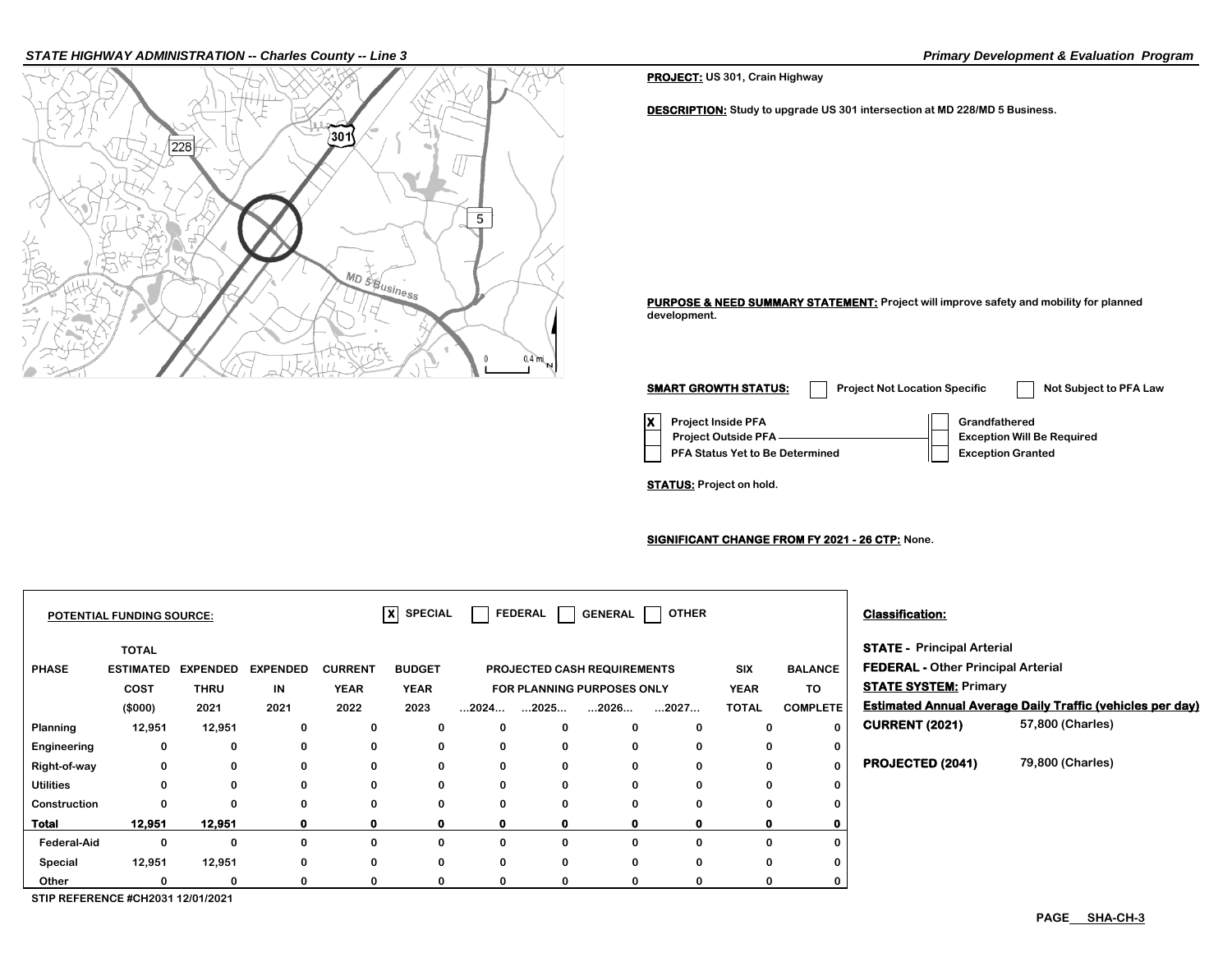#### *STATE HIGHWAY ADMINISTRATION -- Charles County -- Line 4 Primary Development & Evaluation Program*



**PROJECT: US 301, Crain Highway**

**DESCRIPTION: Construct a new flyover from southbound US 301 to MD 5 (Mattawoman Beantown Road).**

**PURPOSE & NEED SUMMARY STATEMENT: Project will improve safety and mobility for planned development.**

**Project Inside PFA Grandfathered X** PFA Status Yet to Be Determined **Exception Granted Project Outside PFA Exception Will Be Required SMART GROWTH STATUS:** Project Not Location Specific Not Subject to PFA Law

**STATUS: Project on hold.**

**SIGNIFICANT CHANGE FROM FY 2021 - 26 CTP: None.**

|                    | POTENTIAL FUNDING SOURCE:                |                 |                 |                | $\overline{\mathsf{x}}$ SPECIAL |                            |                                           | FEDERAL     GENERAL         | <b>OTHER</b> |              |                              | <b>Classification:</b>                    |                                                                  |
|--------------------|------------------------------------------|-----------------|-----------------|----------------|---------------------------------|----------------------------|-------------------------------------------|-----------------------------|--------------|--------------|------------------------------|-------------------------------------------|------------------------------------------------------------------|
|                    | <b>TOTAL</b>                             |                 |                 |                |                                 |                            |                                           |                             |              |              |                              | <b>STATE - Primary Arterial</b>           |                                                                  |
| <b>PHASE</b>       | <b>ESTIMATED</b>                         | <b>EXPENDED</b> | <b>EXPENDED</b> | <b>CURRENT</b> | <b>BUDGET</b>                   |                            |                                           | PROJECTED CASH REQUIREMENTS |              | <b>SIX</b>   | <b>BALANCE</b>               | <b>FEDERAL - Other Principal Arterial</b> |                                                                  |
|                    | <b>COST</b>                              | <b>THRU</b>     | IN              | <b>YEAR</b>    | <b>YEAR</b>                     | FOR PLANNING PURPOSES ONLY |                                           |                             | <b>YEAR</b>  | TO           | <b>STATE SYSTEM: Primary</b> |                                           |                                                                  |
|                    | (\$000)                                  | 2021            | 2021            | 2022           | 2023                            |                            | $\dots$ 2024 $\dots$ $\dots$ 2025 $\dots$ | 2026                        | 2027         | <b>TOTAL</b> | <b>COMPLETE</b>              |                                           | <b>Estimated Annual Average Daily Traffic (vehicles per day)</b> |
| Planning           | 0                                        | 0               | 0               | 0              | 0                               | 0                          | 0                                         | 0                           |              | 0            | $\bf{0}$                     | <b>CURRENT (2021)</b>                     | 96,700 (US 301)                                                  |
| Engineering        | 0                                        | 0               | 0               | 0              | 0                               | 0                          | $\mathbf 0$                               | 0                           |              | 0            | 0                            |                                           |                                                                  |
| Right-of-way       | 0                                        | 0               | 0               | 0              | 0                               | 0                          | $\mathbf 0$                               | $\mathbf 0$                 |              | 0            | $\bf{0}$                     | <b>PROJECTED (2041)</b>                   | 127,400 (US 301)                                                 |
| <b>Utilities</b>   | 0                                        | 0               | 0               | 0              | 0                               | 0                          | 0                                         | $\mathbf{0}$                |              | $\bf{0}$     | 0                            |                                           |                                                                  |
| Construction       |                                          | 0               | 0               | 0              | 0                               | 0                          | 0                                         | 0                           |              | 0            | 0                            |                                           |                                                                  |
| Total              |                                          | $\mathbf{o}$    | 0               | $\mathbf{o}$   | 0                               | $\mathbf{0}$               | $\mathbf 0$                               | 0                           |              | 0            | 0                            |                                           |                                                                  |
| <b>Federal-Aid</b> | 0                                        | 0               | 0               | 0              | 0                               | 0                          | $\mathbf 0$                               | 0                           |              | 0            | 0                            |                                           |                                                                  |
| Special            | 0                                        | 0               | 0               | 0              | 0                               | 0                          | 0                                         | 0                           |              | 0            | 0                            |                                           |                                                                  |
| Other              |                                          | 0               | 0               |                |                                 | 0                          | $\Omega$                                  | 0                           |              | $\Omega$     | 0                            |                                           |                                                                  |
|                    | <b>CTID DEEEDENCE #CUNEW4 49/04/9094</b> |                 |                 |                |                                 |                            |                                           |                             |              |              |                              |                                           |                                                                  |

**STIP REFERENCE #CHNEW1 12/01/2021**